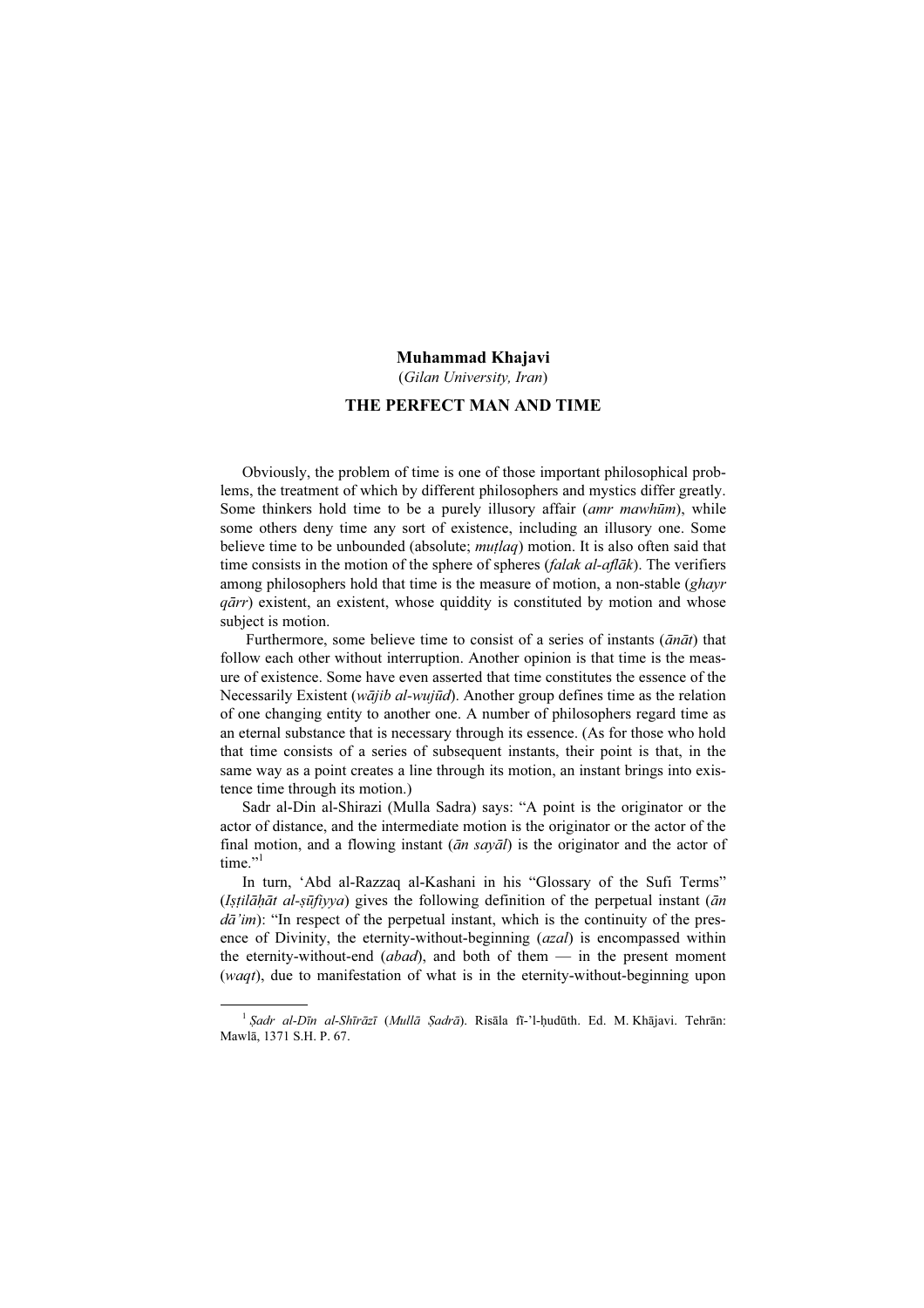the moments of the eternity-without-end, and the engendered existence of each of these moments brings together the eternity-without-beginning and the eternity-without-end, and through it (the moment.  $-M.Kh$ .) the eternity-withoutbeginning, the eternity-without-end, and the present moment are brought together. And, for this reason, the hidden core of time and its principle is called 'the everlasting' (sarmad), because the instances of time are like patterns on it and changes, through which its properties and forms become manifest, while it (the core and principle.  $-M.Kh$ .) remains fixed in its state, perpetually and for ever; and it (the perpetual instant.  $- M.Kh$ .) is also related to the presence of withness ('indiyya), according to the Prophet's word: 'There is no morning with your Lord and no evening."

In his book "The Problems" (Al-Masā'īl) Ibn al-'Arabi says: "The eternity (qidam) which is attributed to the Author ( $b\bar{a}ri$ ) is stripped of firstness (awwali $yya$ ) – the one, whose fixedness results from non-existence, not the one in which He names Himself in His word: 'He is the First.'"<sup>3</sup>

In turn, Jalal al-Din Rumi says in his "Mathnawi":

The no-place ( $l\bar{a}$ -makān), in which is God's light — Where is its past, and future, and present? Its past and present [appear as such] in respect to you. They are both one thing, but you see them as two.<sup>4</sup>

That is to say, in the no-place in which God's light manifests itself, there is no difference between the past, the future and the present, they are all one thing, namely, the present moment.

Sadr al-Din al-Qunawi says: "The root of time is the name 'aeon' (dahr), which is an intelligible relation, like other relations between names and universal realities, and it belongs to the 'mothers' (ummahāt) of names. Its properties entify themselves in every world in accordance with the prescribed suppositions, entified through the states of contingent entities and their properties. And the entification of moments, days, months, years, periods and eras depends on the properties of names… The universal and all-encompassing properties of names become manifest through periods (adwār), while their essential properties, in the aspect of their showing a proof of the named one, and their being not different from it, become manifest through the instants. What is situated between these two levels (period and instant.  $- M.Kh$ .), namely, days, hours, months and years, is entified owing to what is actualized between these two principles that is, the interpenetrating properties and what is entified between them (inter-

 $2$  'Abd al-Razzāq al-Kāshānī. Iṣṭilāḥāt al-sūfiyya. Ed. M. Hādizāde. Tehran: Hikmat, 1381 S.H. P. 12–13.<br><sup>3</sup> Muḥyi al-Dīn Ibn al-'Arabī. Kitāb al-Masā'īl. Beirut: Dār al-Ṣādir, 2002. P. 18.<br><sup>4</sup> Jalalu'ddin Rumi. The Mathnawi. Ed. R.A. Nicholson. 2<sup>nd</sup> ed. Volume 5. London: Lusac

and Co., 1971. P. 382.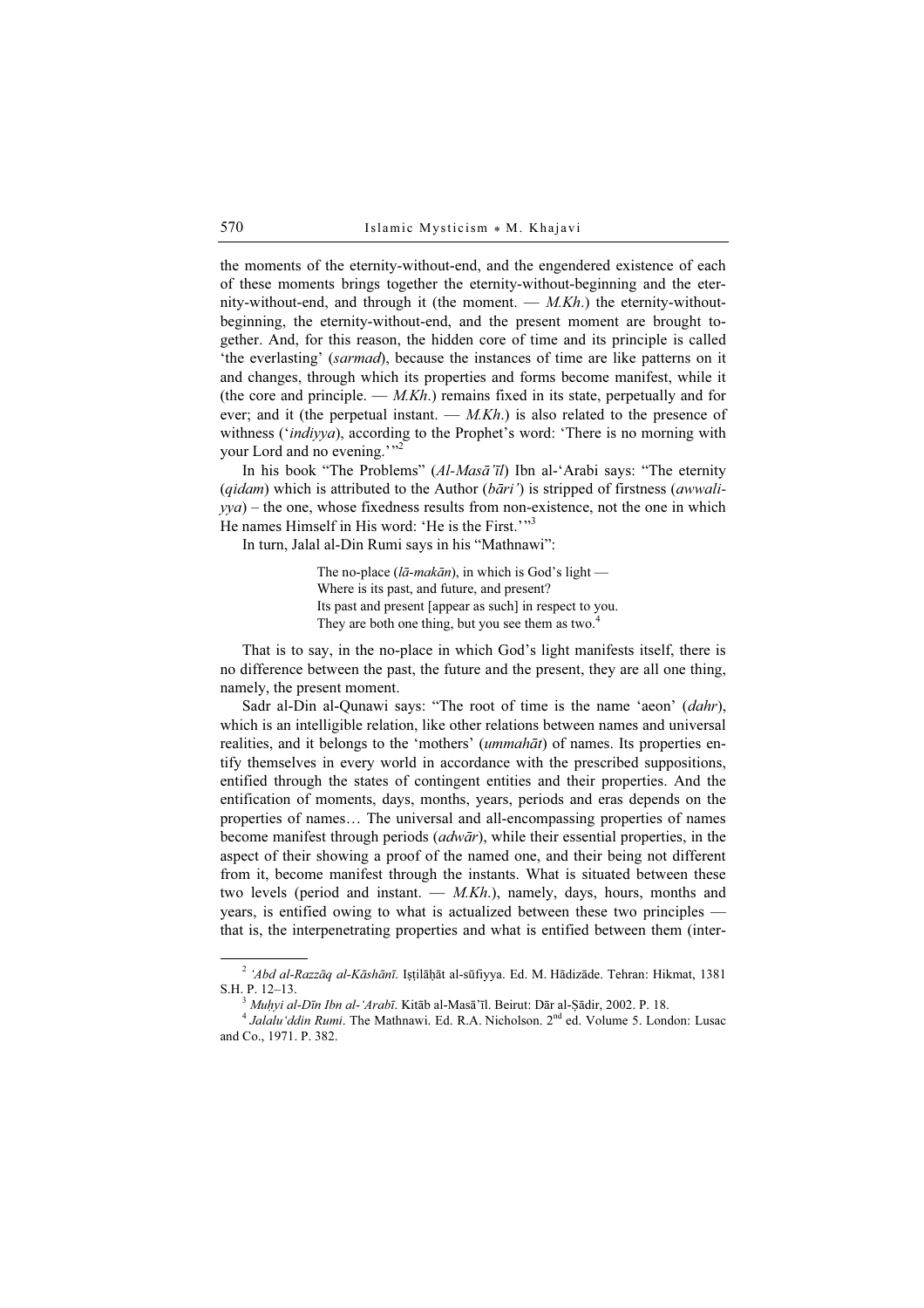penetrating properties.  $-M.Kh$ .), namely, relations and tenuities. And the situation is like that with oneness, which is an attribute of pure existence, and manyness, which is a concomitant of contingency, and the existents, which are manifested between them and result from them.

It is the instant — the one, which is the indivisible solitary time  $(zam\bar{a}n)$  $fard$ , — which can be described as true existence, while what is other than it is a non-existent affair, regardless whether it is considered as past or as future. Consequently, the instant is ascribed to pure existence, whereas the properties of manyness and contingency are attributed to the period, while, in turn, the connection between them (the instant and the period.  $-M.Kh$ .) is ascribed to the intelligibility of motion — the one, which is established between the real existence and the entities.

What is realized through the essential witnessing, is transferred from the property of instant to the periods. God says (about Himself.  $- M.Kh.$ ): 'Each day He is upon some task'  $(55:29)$ .<sup>5</sup> And when the day becomes related to Him, then it is known through witnessing and reporting that [in the actual fact] it is the indivisible instant. And at this station the servant turns his look at the mystery of His words: 'Our command is but one, like a glance of the eyesight'  $(54.50)^6$  'or even quicker'  $(16:79)$ ."<sup>78</sup>

And the totality of time (*zamān*) and temporary existents (*zamāniyyāt*) exist in the aeon  $(dahr)$  — I mean that their totality is non-existent in the aeon, because every part exists at a [certain] moment, or rather at all moments in their entirety, while the whole does not exist at any particular moment. As for the innovation (*ibda*'), which is a concomitant of the universal innovator, it does not have any entified beginning apart from the beginning possessed by the Universal Innovator, due to the former's existing through the existence of the latter and subsisting through its subsistence.

It must be kept in mind that every universal level of existence serves as a vessel and receptacle for the realization of every reality.

The first one of these degrees is the receptacle of time and it consists of measurable engendered existence (kawn miqdārī), and in it the possibility of the occurrence of motion and transmutation is present, except the measures of bodies and their limits (because motion and transmutation are never stable, but the measures and limits of bodies are stable), and it (time.  $-M.Kh$ .) is the measure of a non-stable affair, that is, motion, which is temporally originated (hadith) in its essence, by which I mean that its very quiddity is temporary origination

 $5$  The Holy Our'an. Translated by Abdullah Yusuf Ali. London: Wordsworth Editions, 2000. P. 461.<br>
<sup>6</sup> The Holy Qur'an. P. 454.<br>
<sup>7</sup> The Holy Qur'an. P. 162.<br>
<sup>8</sup> *Şadr al-Dīn al-Qūnawī*. Ī'jāz al-bayān f ī tafsīr umm al-Kitāb. Ed. S.J. Ashtiyānī. Qum:

Būstān-e Kitāb, 1381 S.H. P. 184–185.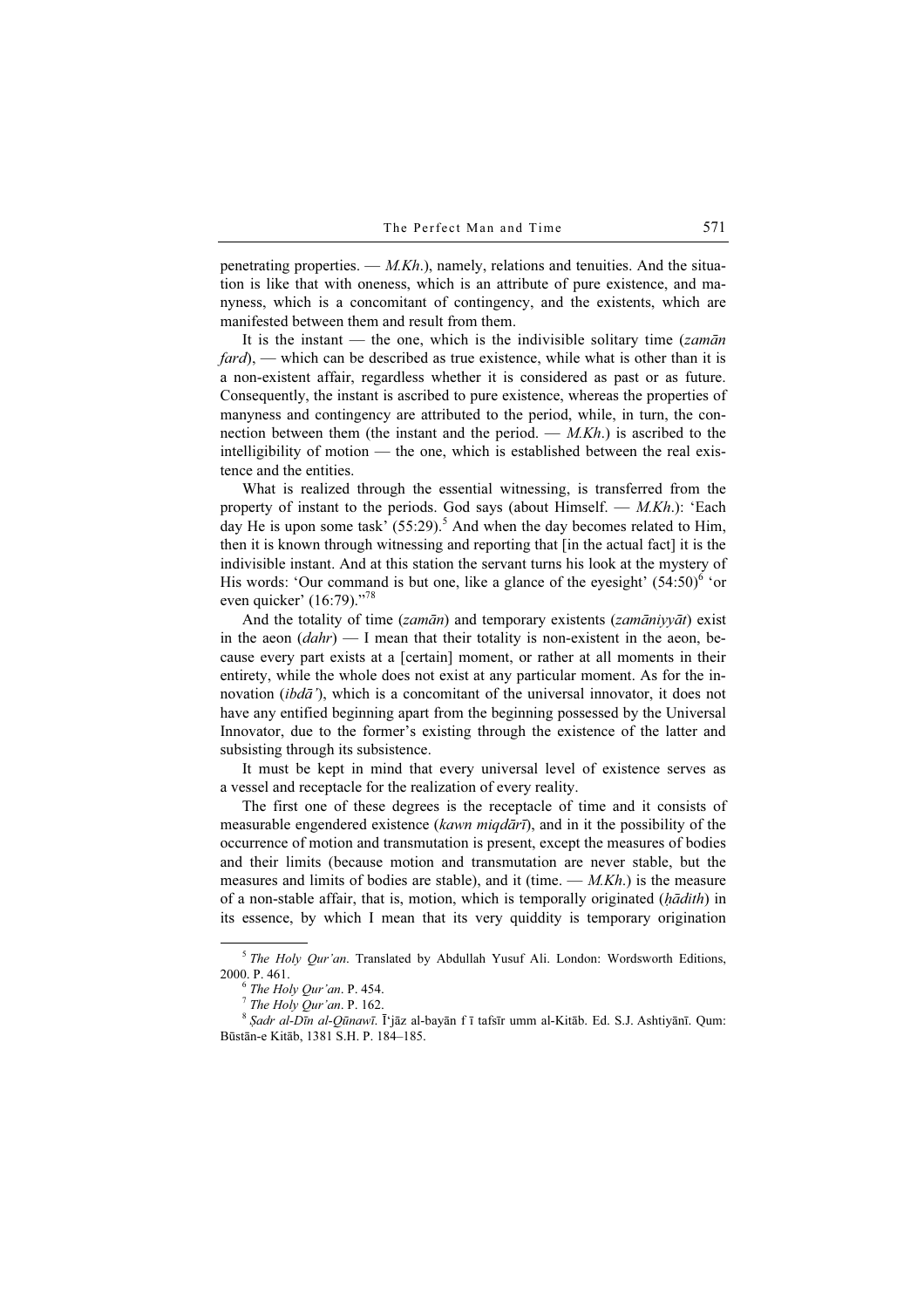(ḥudūth) and self-renewal (tajaddud). To sum up, the existence of every existent has a receptacle. The receptacle of the flowing (or: fluid) (sayal) ones, like motions and moving existents, is time (zamān), either itself or its vessels, namely, the hypothetical instants, which serve as vessels for instantaneous existents.

The second level is that of the receptacle of aeon (*dahr*), and it is the receptacle of the fixed existents (th $\bar{a}$ bit $\bar{a}$ t), because the existents which follow one after another in the chain of time, join each other in the receptacle of aeon. That is to say, each finite temporary existent passes and ceases to exist in the receptacle of time, while it subsists in the receptacle of aeon, that is, in the world of fixed existents, because time consists of the relation of one changing entity to another one. What serves as the receptacle for the luminous changing entities is the aeon and it is like their non-compound soul, void of any quantity, continuity, flux etc., and it (the aeon. — M.Kh.) relates to time ( $zam\bar{a}n$ ) as spirit to body — or rather as the spirit of the spirit, because the spirit of time is the flowing instant. In turn, the everlasting (sarmad) relates to time as the spirit of the spirit of the spirit to the body.

The third level is that of the receptacle of the everlasting – and it is the relation of one fixed entity to another one (whereas the aeon is the relation of a fixed entity to a changing one). The term "everlasting" (sarmad) is employed to describe the relation of God's essence to His attributes, names and knowledges (while dahr describes the relation of His fixed knowledges to the self-renewing entities (i.e., the existents of the corporeal world) which are the objects of His knowledge).

The fourth level is that of the receptacle of the eternity without beginning  $(azal)$ , and it is the level of the oneness of bringing together  $(ahadiyyat al-jam')$ , by which the first entification of the essence and the first of its ranks (that in which nothing except the essence is taken into consideration) are meant, as the Prophet indicated in his saying: "God was, and nothing was with Him."

The fifth level — that of eternities without beginning  $(\bar{a}z\bar{a}l)$  — is the receptacle of the essence and of nothing else. It is the station of the Unseen of the Unseen (ghayb al-ghuyūb) — that which is referred to as the hāhūt, which is the name of the essence in respect of the falling away of all respects, and the negation of all entifications — whereas oneness  $(ahadiyya)$  is the aspect of the essence, in which there is no relation whatsoever between it and anything else. In turn, *lāhūt* is the all-encompassing existence that encompasses all God's beautiful names and lofty attributes, the concomitants of which are the fixed entities of the engendered existents, and *jabarūt* ("invincibility") — the world of universal intellects.

The world of *malakūt* ("dominion") is divided into two parts — the higher and the lower. The higher one consists of the universal souls, but the lower one of suspended images (or: likenesses) (al-muthul al-mu'allaqa). The world of  $n\bar{a}s\bar{u}t$  ("humanity") is the world of the witnessed, its highs and its lows.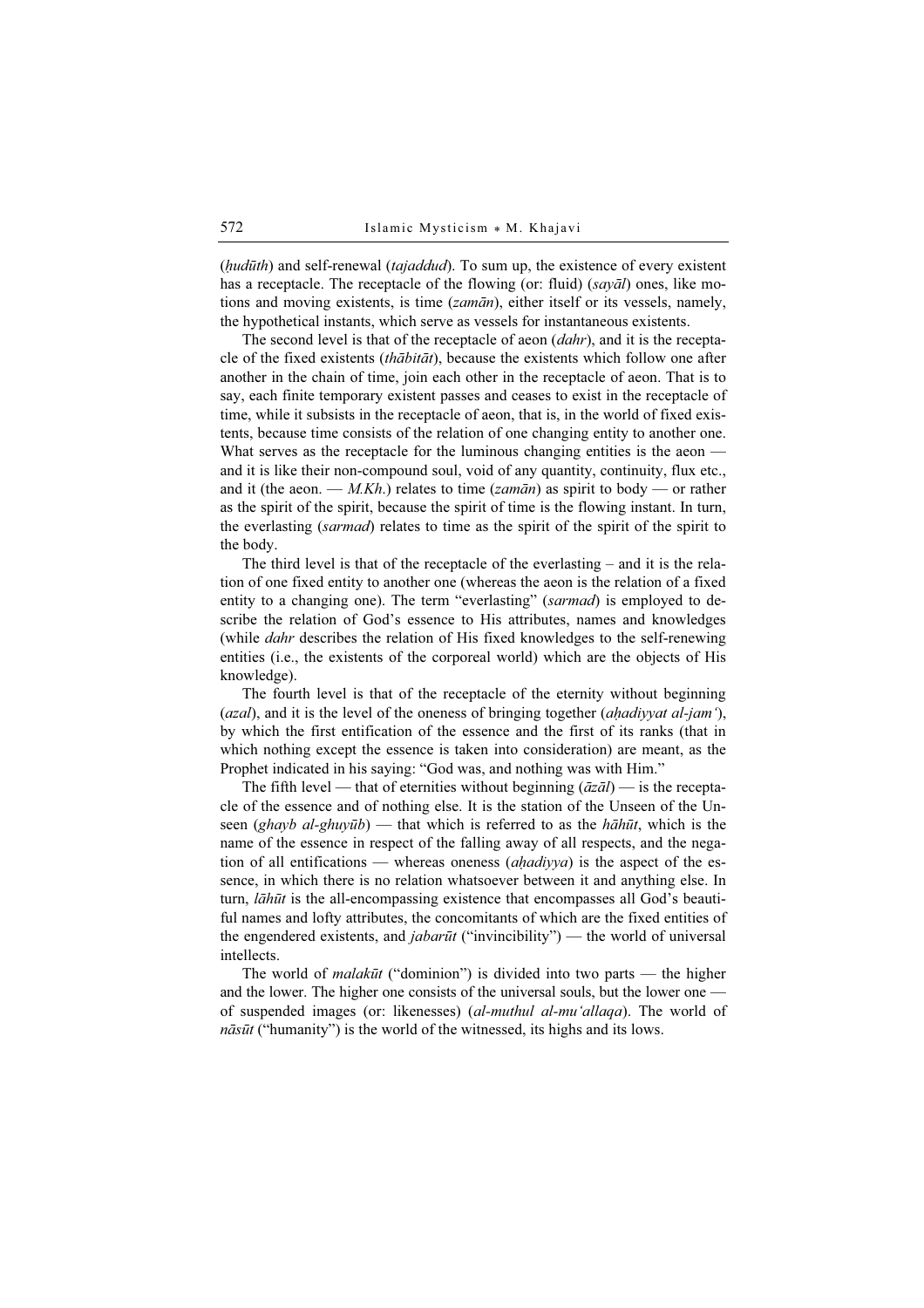There are people who deny the existence of time altogether and say: "Time is nothing else except the past, the future and the present. But the future is nonexistent and the past does not continue to exist." And, in the common usage, the present instant is defined either as the end of the past or as the beginning of the future — but the truth is not such as they suppose, because the time, in the sense of the continuous motion *(al-haraka al-qat'iyya)* also exists, because the term "existent" (*mawjūd*) can be applied both to "existence" (*wujūd*), in the sense of the source of its abstraction (*mansha' intiza'ah*) and to "existent" (*mawjūd*), in the sense of what is realized through its referent.

In chapter 390 of the *Futūhāt*, "On the true knowledge of the mutual waystations of 'The time of a thing is its existence, except for Me, since I have no time, hence you are My time, and I am your time,'" Ibn al-'Arabi says: "God says, narrating the words of a people who are the speakers, 'Nothing makes us perish save the aeon'  $(45:24)$ .<sup>9</sup> They speak the truth, because it has been affirmed that God's Messenger said: 'God is the aeon.' Hence nothing makes them perish save God, and this is the actual situation.

Know that time is a relation that has no existence in its entity. People have spoken at length about its whatness. The gist of their words is what we have mentioned — that time is a relation and that it arrives newly at the question 'When?' Various names arrive newly for it through the new arrival of the question, such as  $h\bar{u}n$ , *idh*, and *idhā*. All the conditional particles [in grammar] are names of time, but the named thing is an affair of non-existence. These particles are like the word 'non-existence' ('adam), which is a name that names no object that has an entity, even though its property is rationally understood."<sup>10</sup>

"In respect to newly arrived things, this is time  $(zam\bar{a}n)$ , but in respect to the Eternal (qadīm), it is eternity-without-beginning (azal). What the rational faculty understands by time is something imagined, extended and lacking the two sides. We judge that what has passed away within it is the past, we judge that what will come in it is the future, and we judge that what is within it is the present state  $(h\bar{a}l)$ . This last is called "the instant" (al- $\bar{a}n$ ). Although the instant is a time, it is a limit for what is past in time and what is future. It is like a point that we suppose upon the circumference of a circle. Wherever we suppose the point to be, the origin and the end are designated for the circumference.

Eternity-without-beginning and eternity-without-end are the non-existence of time's two sides, for it has no first and no last. Rather, it has perpetuity (*dawām*), and perpetuity is the time of the present state, while the state possesses perpetuity. Hence the cosmos never ceases to be under the ruling property of the time of the present state, and God's ruling property in the cosmos never ceases to be in

<sup>&</sup>lt;sup>9</sup> The Holy Qur'an. P. 396.<br><sup>10</sup> Chittick W.C. The Self-Disclosure of God: Principles of Ibn al-'Arabi's Cosmology. New York: SUNY Press, 1997. P. 128. The Arabic text: Muhyi al-Dīn Ibn al-'Arabī. Al-Futūḥāt al-makkiyya. Beirut: Dār al-Şādir. Vol. 3. P. 546–547.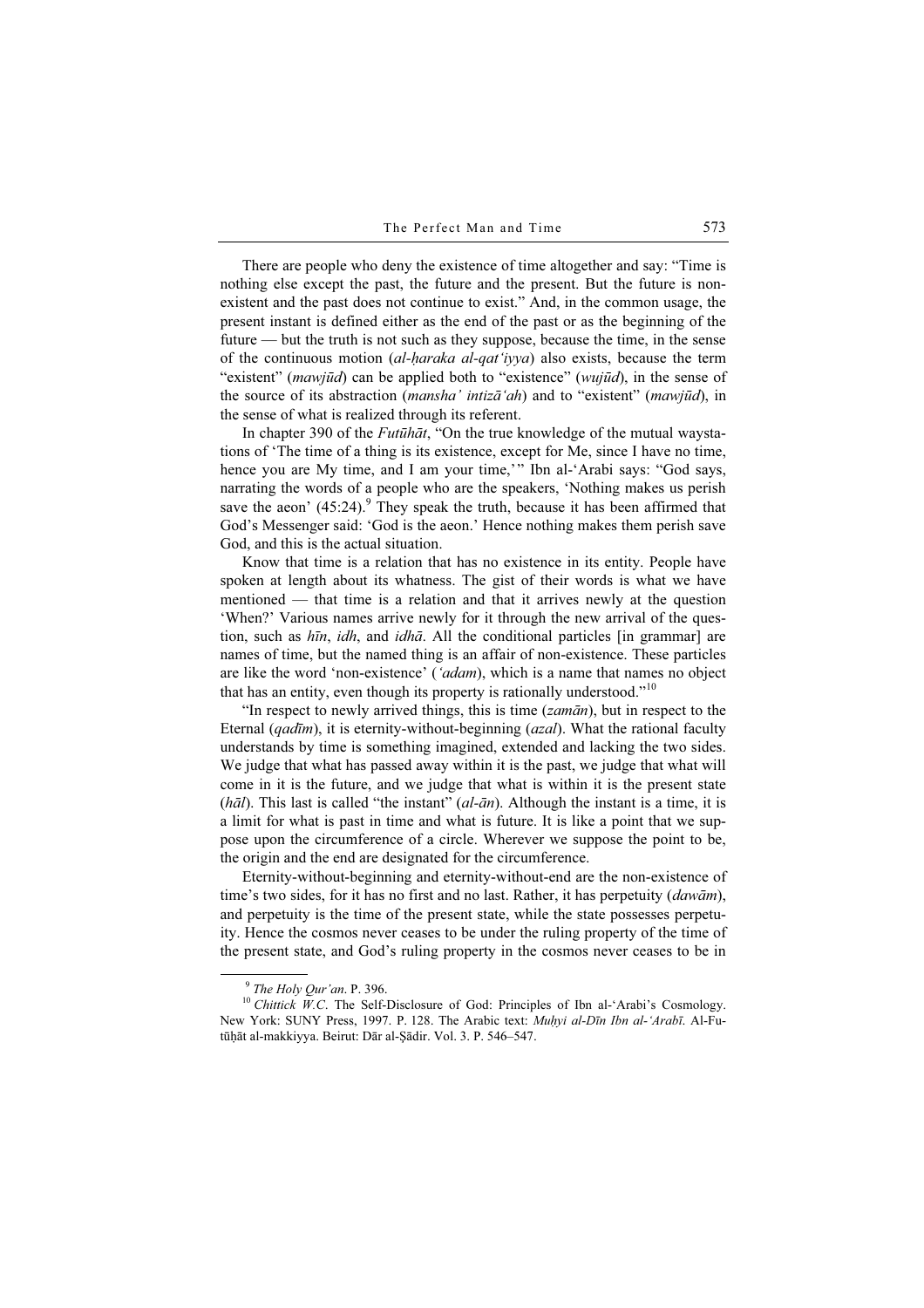the ruling property of time. That of it which is past and future never ceases to be in the ruling property of the present state.

Do you not see that the Speech of God reports to us concerning affairs that have come to an end with the expression of past time, concerning affairs that are coming — with the expression of future time, and concerning affairs that are being engendered – with the expression of the present state? As for the present state, He says: "Each day He is upon some task" (55:29); as for the past, "I created you aforetime, when you were not a thing" (19:9); and as for the future, "[Our only word to a thing,] when We desire it, is to say to it: 'Be!', so it comes to be" (16:40); "I shall turn away from My signs those who claim greatness"  $(7:146)$ ; and "I shall show you My signs, so do not hurry Me"  $(21:37)$ .

At all of this, we seek an entity of existence within which all of it would be, an entity that would be like its container. We do not find such an entity in reason or sensation, but rather in a containing imagination. This container is itself the contents of an infinite, imagined container that is judged to be so only by imagination. Hence — if you have understood — nothing is understood by imagination, reason, or sensation save the Real Existence that supports us in our existence.

Because of this relation, God named Himself for us "the aeon." He did so in order that the ruling property would belong only to Him, not to the property of time that is imagined, for there is none that displays properties save God. In Him the entities of things become manifest through their properties.

He is perpetual existence, and the entities of the possible things become manifest through their properties from behind the veil of His existence, because of its subtlety. We see the entities of the possible things — which are our entities from behind the veil of His existence."<sup>11</sup>

 After that, the Greatest Shaykh explains how the principle of time can be applied to "Lord-servant" relationship: "The Lord's time is the vassal, and the vassal's time is the Lord."<sup>12</sup> However, neither of them is the time for the other in the aspect of God's incomparability  $(tanz\bar{t}h)$  — but this perspective only opens to us if we consider God and the world in the aspect of their entities, regardless of their properties — "when you shift to considering the property, for which the Real depends upon the cosmos and the cosmos depends upon the Real, then it is correct that the property of each is a time for the other, as in the case of two correlatives<sup>"13</sup>

The spirituality of the Perfect Man is the Universal Intellect, upon whom the actuality of all things depend. The station of the Perfect Man in respect to the

<sup>&</sup>lt;sup>11</sup> Chittick. The Self-Disclosure of God. P. 129. The Arabic text: *Ibn al-'Arabī*. Futūḥāt. Vol. 3. P. 547.

<sup>&</sup>lt;sup>12</sup> Chittick. The Self-Disclosure of God. P. 131. The Arabic text: *Ibn al-'Arabī*. Futūḥāt. Vol. 3. P. 547.<br><sup>13</sup> Chittick. The Self-Disclosure of God. P. 131. The Arabic text: *Ibn al-'Arabī*. Futūḥāt.

Vol. 3. P. 547.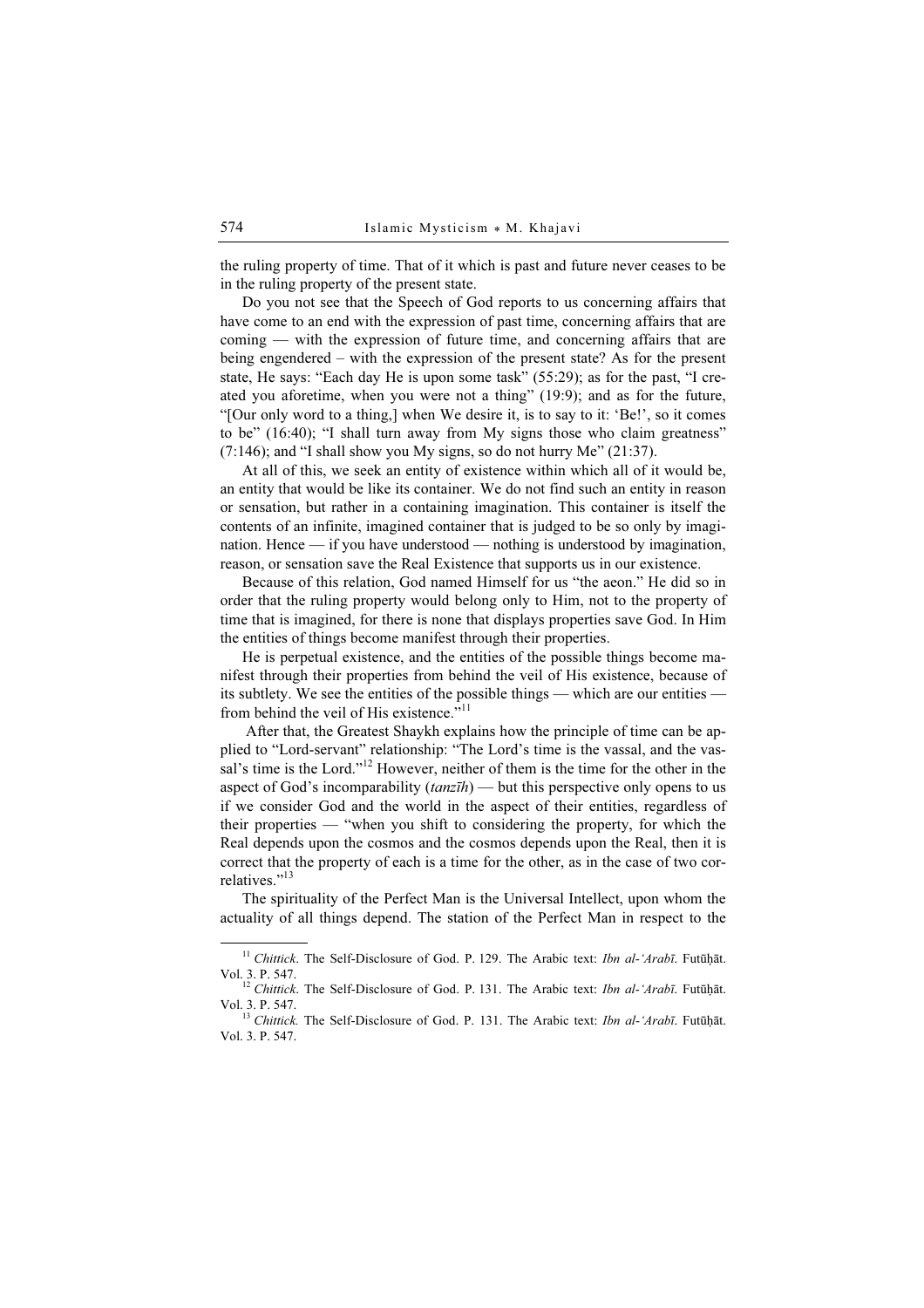quiddities of all other things is that of manyness in oneness and differentiation in non-differentiation (while in respect to the existences of things it possesses the station of oneness in manyness and non-differentiation in differentiation). He is "the Book, whose signs are made firm"  $(11:1)^{14}$  and God's greatest name — the one which is all things and every thing, in which is every thing, and it is the simple reality — the one which is all existent things (while nothing is it), and the temple of unification, and the species of the species, and the manifestation of the Real, and all existences and lights, because, should it lack one of the levels of existence, it would consist of finding and missing, and would not be complete in respect to all ages. And it is the intellect, and all things are present in the intellect, and the intellect is all things, because of its possessing all attributes of things.

Whatever exists in the great world (the cosmos) in a differentiated way is contained in the configuration of the Perfect Man in a non-differentiated manner, as far as the form is considered. However, from the point of view of the meaning, the Perfect Man is the Great World and the world is the Small Man, because the Perfect Man is God's vicegerent and the vicegerent surpasses that over which he exercises his vicegerency. 'Ali said:

> Do you consider yourself to be a small body, While you contain in yourself the greatest world?<sup>15</sup>

Since the status of the Divinity, in which all perfections are brought together, requires the spreading of the realm of bringing into existence and unfolding the banner of power and wisdom, while the exaltation of eternity is not closely related to the abasement of temporal creation, God decreed that the vicegerency of His deputy must be established and appointed a vicegerent, one of whose faces is turned towards eternity, so that by means of it he can receive support from the Real, and another one — towards the temporal creation, and by means of it he, in turn, supports the creation. And God endowed him with the knowledge of all His names, and blessed him with the most precious of His bounties, and seated him on the seat of vicegerency through casting the measures of the affairs on him, and transferring to him the property of totality. And through the properties of His names "the Manifest" (zāhir) and "the Non-manifest" (bāțin) He made the nonmanifest reality of the Perfect Man the Universal Intellect, which is also named "the Highest Pen," "the Greatest Spirit" and "the Muhammadan Reality," and his manifest form — the world, which is the Great Man. And the Perfect Man is God's vicegerent on the earth, which is the small world, while he contains in himself the Great World. And the world relates to the Perfect Man as the full text relates to its selection and the child to the parent, but their quiddity is one, because the spirit, which is blown into it, comes from that spirit and the door of the

<sup>&</sup>lt;sup>14</sup> The Holy Qur'an. P. 107.<br><sup>15</sup> 'Alī b. Abū Tālib. Dīwān. Damascus: Nūr, 1407 L.H. P. 29.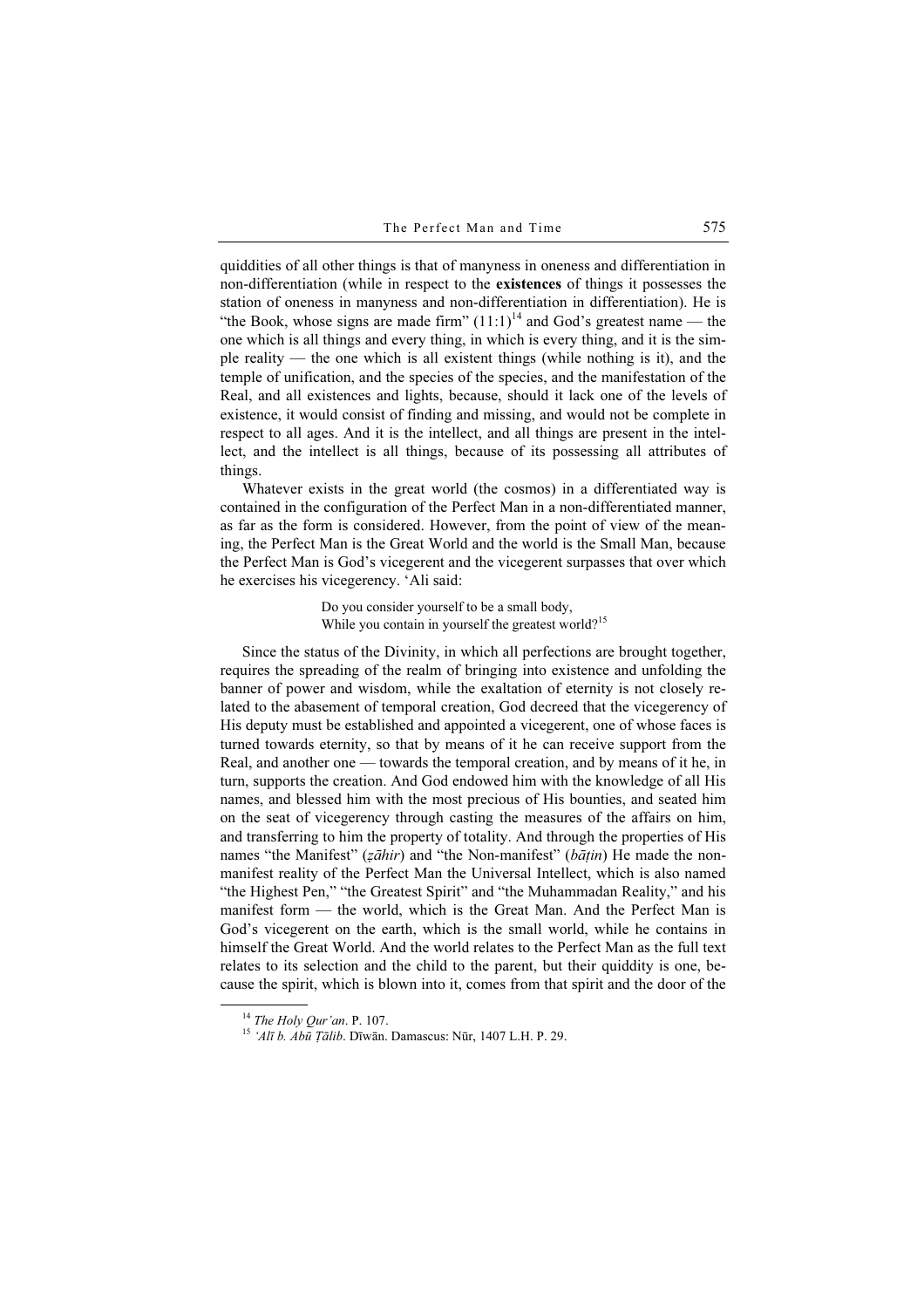abode of the Perfect Man opens towards the world (the cosmos). And the Perfect Man is the spirit of Prophet Muhammad. And this spirit is one in its reality, and the spirits of all people, in the aspect of their being parts of the world, come into existence as its concomitants. Each of these spirits has a particular vicegerency, in accordance with its proper connection, measure and level. The number of its attributions increases through the lights, which it effuses upon the bodies and the temporal creation of multiple souls from it in the instances of human being.

In his treatise "The Problems" (Al-Masā'īl) Ibn al-'Arabi says: "The Perfect Man is the centre of the circle and of its circumference, and the mirror of the Real, around which the world revolves. It has tenuities ( $raq\bar{a}'\bar{q}$ ), which spread to the hearts of all creatures, and his way-station is the level of bringing into existence. He is God's vicegerent, and his station is that of carrying out the command and putting into effect the ruling. The Treasuries of Munificence  $(i\bar{u}d)$  are in his hand and the Real discloses Himself to him perpetually. The Perfect Man is God's all-comprehensive servant — the one to whom all God's names are ascribed through creation and realization. He is the mirror of the Real and the loci of the self-disclosure of the holy attributes and divine manifestations, the possessor of the present moment, and the entity of time, and the mystery of measuring out. He possesses the knowledge of the aeon of aeons, which is dominated by the hiddenness<sup>"16</sup>

He also says: "The Perfect Man possesses time, not vice versa, while God alone — not anyone else — possesses the Perfect Man. To him correspond the spirits in the most beautiful forms. His spirituality is veiled from the sensory perceived human being by the veils of the Witnessed and the Unseen."<sup>17</sup>

What is at issue in the above quoted passages, is the reality of the Perfect Man — the one, which was addressed by his creator with the words: "If you did not exist, I would not have created the celestial spheres." And this reality — or the Perfect Man — is the locus of manifestation of all God's names — those, which were learnt by the first and true Adam — the one, who could act freely in the entire world of existence.

This Perfect Man, in the aspect of his existence, stands above time and dominates the present moment. For this reason, he is called "the possessor of time" and "the father of the present moment." And these are the names of the Seal of the Unbounded Muhammadan Sainthood, because he subjects the world to himself, being its spirit. He is the shadow of God and the deputy of the Real.

This Perfect Man has different loci of manifestation in different periods of time and in different places. During the era of prophethood he manifested himself as the Prophet. After the cessation of prophethood, the Perfect Man manifested himself as the Inheritor (*wārith*). Whatever is other than the Perfect Man counts as creation, but he is both the Real and the creation, because the world has

<sup>&</sup>lt;sup>16</sup> Ibn al-'Arabī. Kitāb al-Masā'il. P. 14.<br><sup>17</sup> Ibn al-'Arabī. Kitāb al-Masā'īl. P. 15.